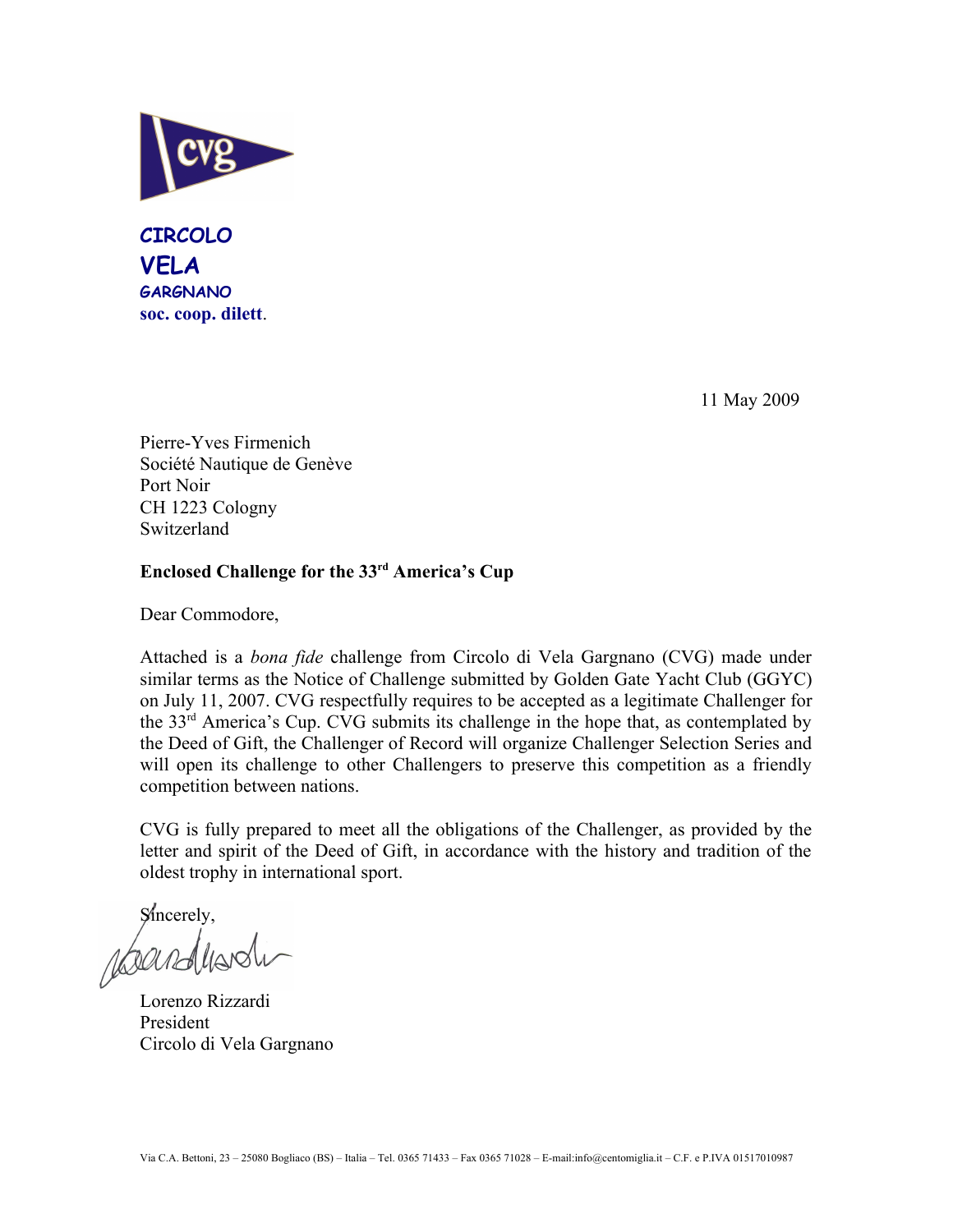

**CIRCOLO VELA GARGNANO soc. coop. dilett**.

11 May 2009

Pierre-Yves Firmenich Société Nautique de Genève Port Noir CH 1223 Cologny Switzerland

## **Notice of Challenge for the 33rd America's Cup**

Dear Commodore,

It is with much pleasure that the Circolo di Vela Gargnano (CVG) hereby formally challenges Société Nautique de Genève (SNG) to a match for the America's Cup.

This Notice of Challenge is given in accordance with the America's Cup Deed of Gift dated 24 October 1887 between George L Schuyler and the New York Yacht Club as amended by Orders of the Supreme Court of the State of New York dated 17 December 1956 and 5 April 1985.

We are pleased to confirm that CVG:

- (a) is incorporated in Gargnano, Italy ;
- (b) maintains a membership of more than 250 members;
- (c) operates as a yacht club and has objectives consistent with the furtherance of yachting activities;
- (d) is a member of our national sailing authority, the Italian Sailing Federation; and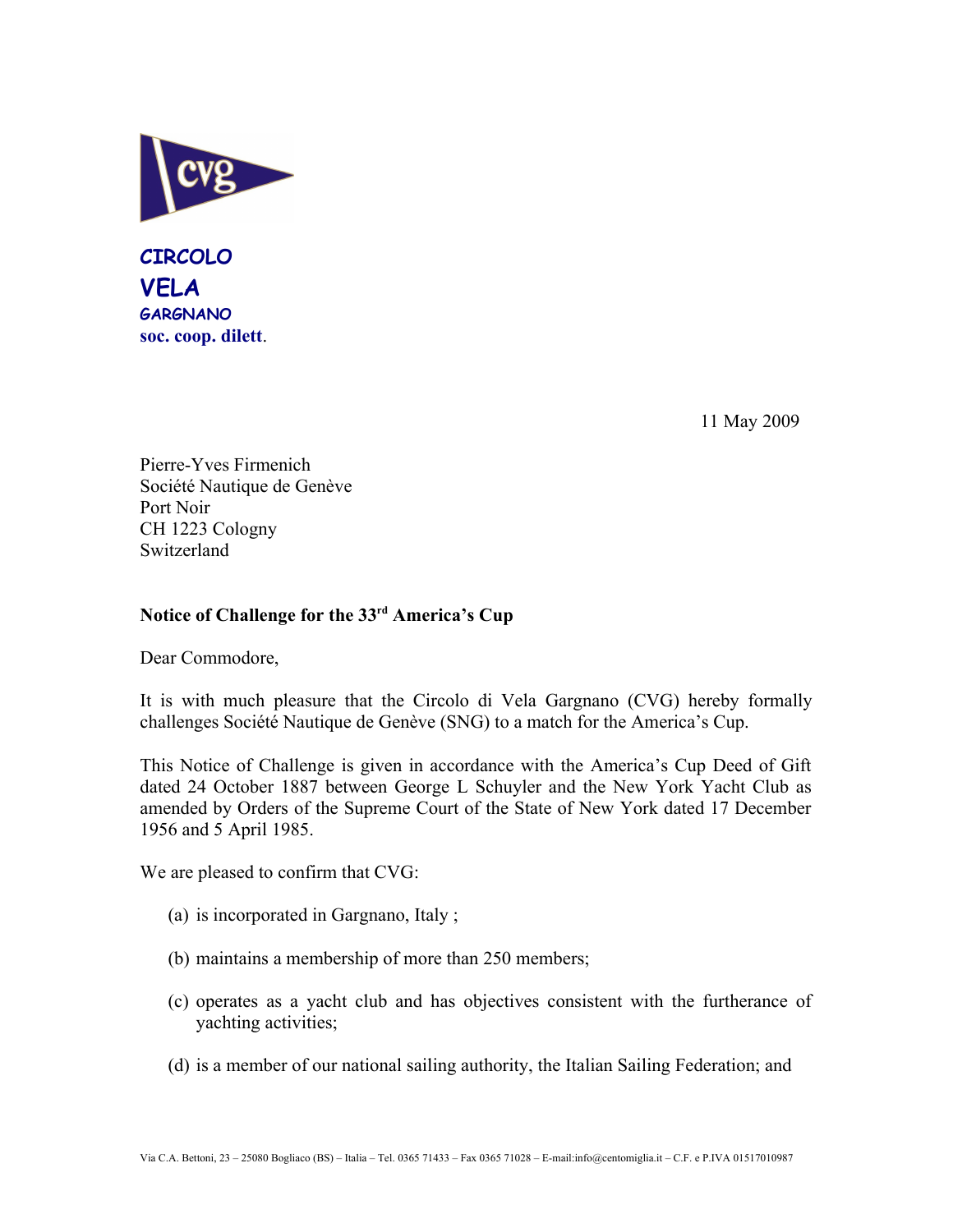(e) has an annual regatta, the Cento Cup that, among other CVG regattas, is and has been held annually on a arm of the sea, namely Mediterranean Sea in Trapani, Italy.

We shall of course accept the race dates and venue set by the Challenger of Record and the Defender under the Deed of Gift or by mutual consent provided that we would favour a match in the Northern Hemisphere (the Hemisphere where the Challenger of Record, the Defender and ourselves are based).

We acknowledge that the Deed of Gift contemplated negotiations between the Challenger and the Defender and nothing in this Challenge is intended to circumvent consensual negotiations in the spirit of the Deed of Gift toward a Protocol.

Also in accordance with the requirement of the Deed of Gift, attached is the Certificate as to the name, rig and specified dimensions of the challenging vessel. The "Custom House" registry of the challenging vessel will be sent as soon as possible.

Sincerely,

roandundi

Lorenzo Rizzardi President Circolo di Vela Gargnano